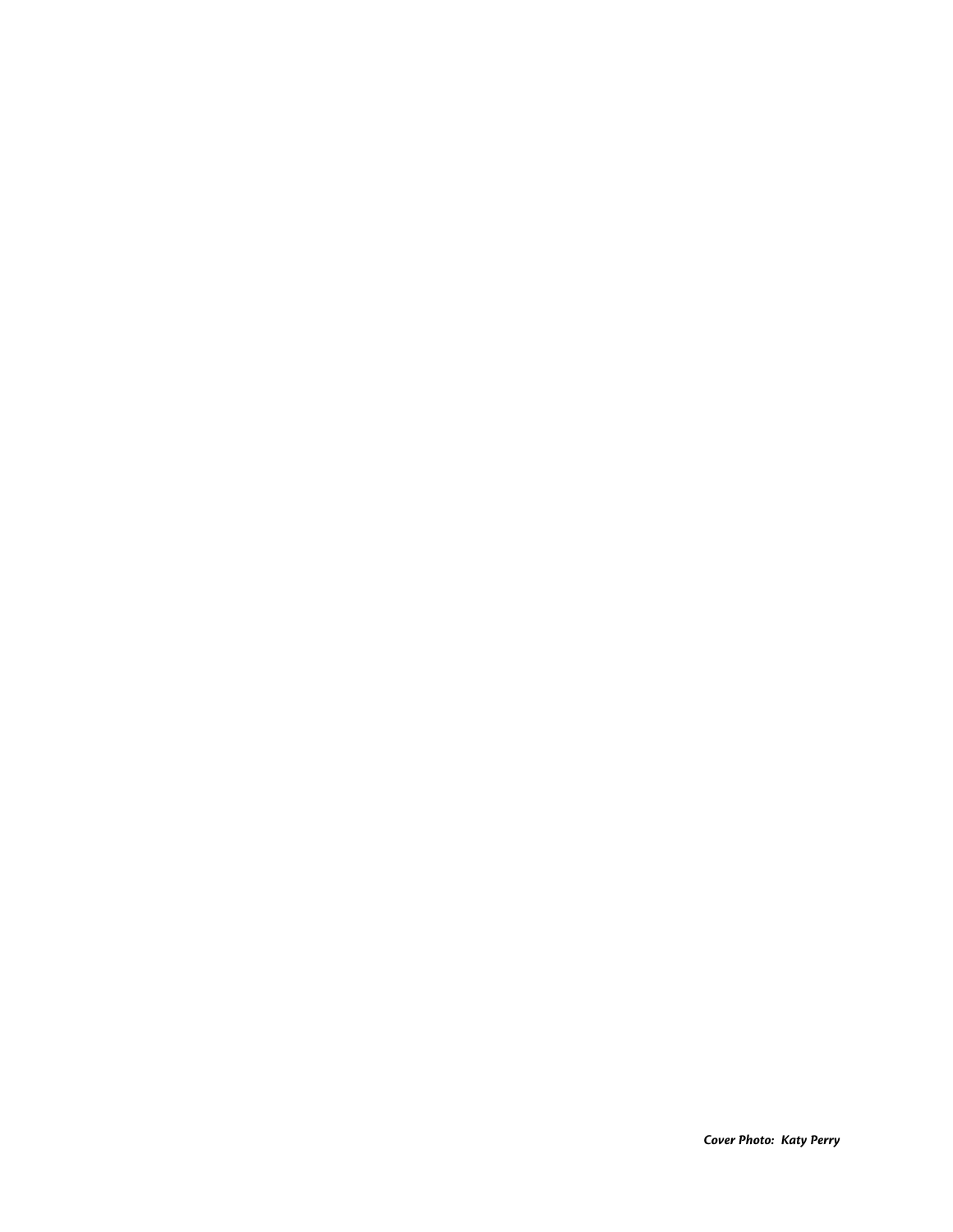# **Legislative Update and Next Steps**



**Commission on Climate Change**

**August 2008**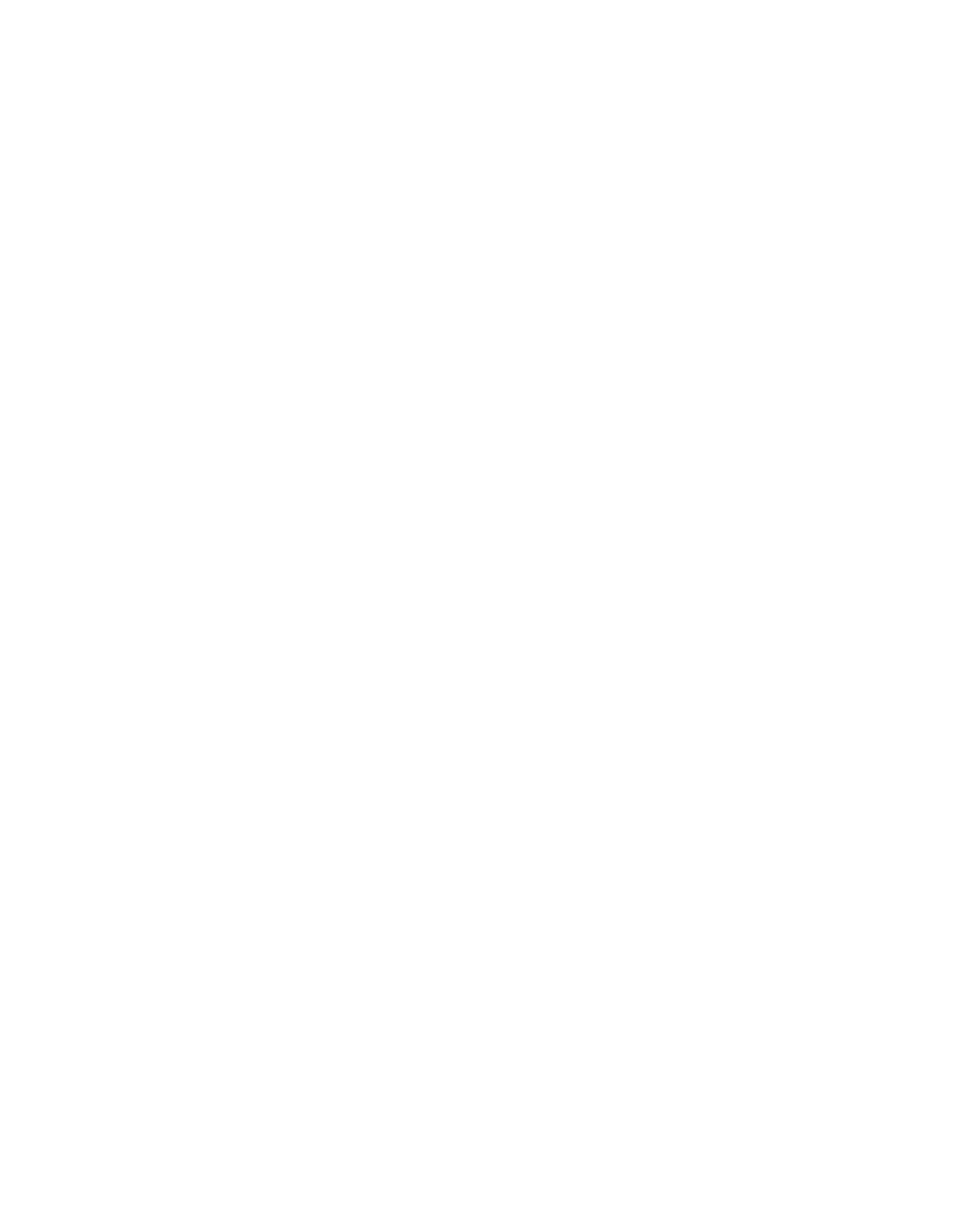# **TABLE OF CONTENTS**

| <b>NEXT STEPS</b> |
|-------------------|
|                   |
|                   |
|                   |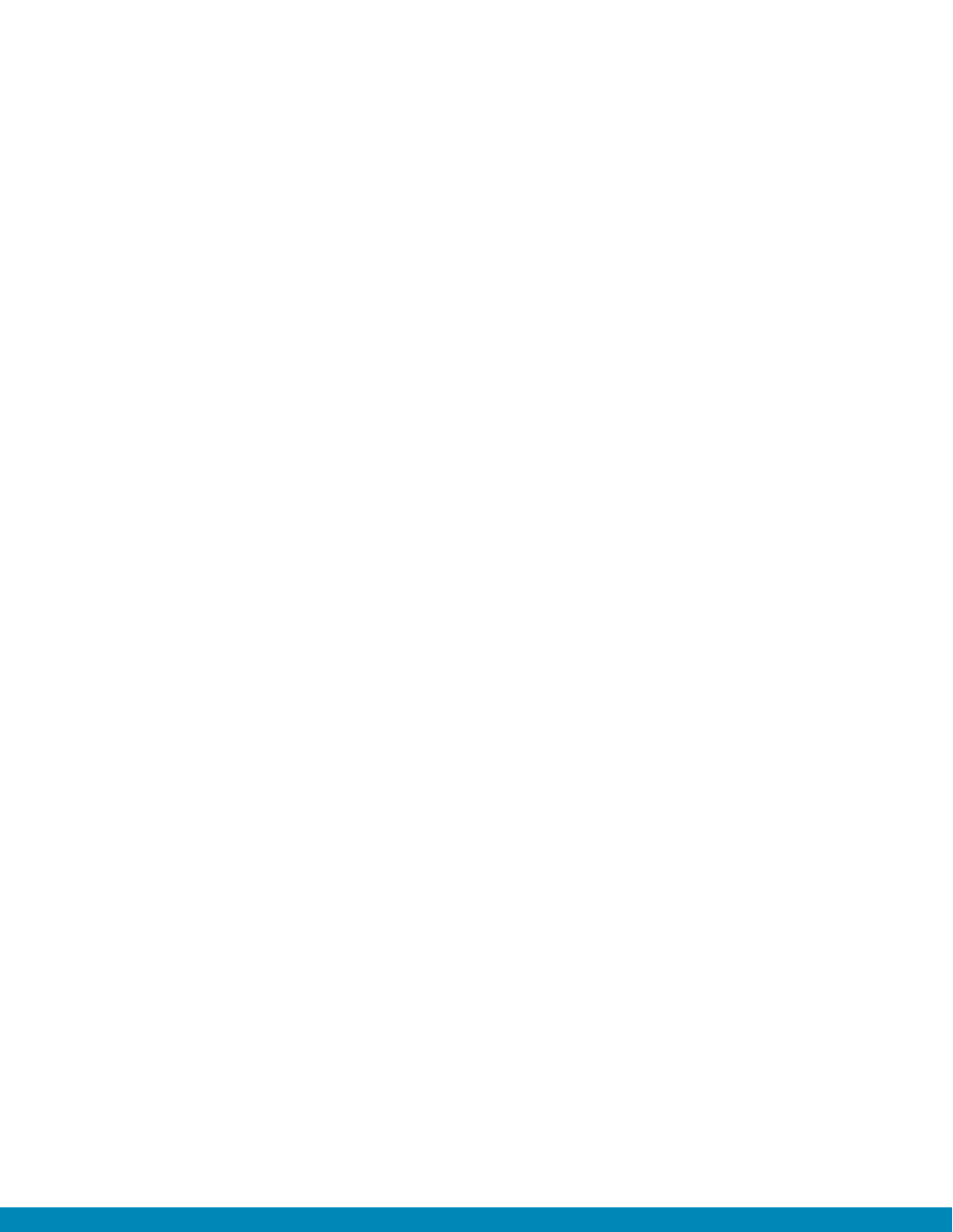## *Legislative Update*

#### **Early Action Recommendations**

**Nearly all of the Commission's** *Interim*<br> **Report** recommendations for 2008<br> **General Assembly in its 2008 Session.** Although *Report* recommendations for 2008 legislation were acted on by the not all were adopted, on balance, the enacted measures will enable Maryland to build on existing programs and make progress on achieving early reductions in GHG emissions and reducing the vulnerability of its citizens, natural resources and built environment to sea level rise and other climate change impacts. Legislative "Early Action" highlights include:

- $\blacktriangleright$  Adopting an Energy Efficiency Performance Standard
- h Establishing a Publicly Administered Energy Investment Fund
- ▶ Requiring State Building Codes to Improve Energy Efficiency
- ▶ Strengthening Maryland's Renewable Portfolio Standard
- h Updating Jurisdictional Boundaries of Bays Critical Areas
- $\blacktriangleright$  Protecting Shorelines

#### **Mitigation**

*Maryland Legislation*

**EARLY ACTION RECOMMENDATION: Adopt an Energy Efficiency Performance Standard (EEPS).** 

## *Enacted as "EmPOWER Maryland Energy Efficiency Act of 2008" (HB374).*

The *Interim Report* recommended legislation requiring utilities to reduce per capita electricity consumption and peak demand by implementing energy efficiency programs targeted to consumers. It suggested pegging the reductions to Governor O'Malley's *EmPOWER Maryland* goal of reducing the State's per capita electricity consumption and peak demand by 15% by 2015. The Governor's initiative, announced in July 2007, is one of the nation's most ambitious energy efficiency targets. It was codified in the *EmPOWER Maryland* legislation in the 2008 Session, introduced at the Administration's request. According to the Maryland Energy Administration (MEA), the law will save Maryland households on average \$16 a

month or \$190 each year when fully implemented. To meet the law's targets, utilities are expected to establish a range of cost-effective programs to reduce consumer bills, such as:

- ▶ Rebates for the purchase of ENERGY STAR® appliances
- $\blacktriangleright$  Incentives for home energy audits and improvements
- $\triangleright$  Voluntary seasonal payments for the use of interruptible load devices on air conditioners
- $\blacktriangleright$  Incentives to construct more energy efficient homes.

According to other reports prepared for MEA, when *EmPOWER Maryland* is successfully implemented, it will:

- $\triangleright$  Generate \$5.7 billion in total electricity savings for Maryland households
- h Avoid using 10 billion kWh of electricity in 2015, which is enough to power one-third of Maryland's homes that year
- $\triangleright$  Prevent the need to build at least three new large power plants, which reduces the state's carbon footprint and avoids billions of dollars in new costs
- Add 8,000 new "green collar" jobs to the Maryland economy by 2015. This is the equivalent of 100 new manufacturing plants relocating to Maryland, without the costs for infrastructure.

## **EARLY ACTION RECOMMENDATION: Create a Publicly Administered Energy Investment Fund.**

## *Enacted as "Regional Greenhouse Gas Initiative – Maryland Strategic Energy Investment Program" (SB268/HB368).*

To meet the *EmPOWER Maryland* goals, the Commission recommended that Maryland create a publicly administered energy investment fund for energy efficiency programs, using revenues generated from the Regional Greenhouse Gas Initiative (RGGI). By request of the Administration, legislation was introduced and passed codifying this recommendation. It creates the Maryland Strategic Energy Investment Fund that creates a revenue stream for designated programs from the sale of carbon allowances to power plants as part of RGGI, which Maryland joined pursuant to the 2006 Healthy Air Act. A portion of the fund revenues will be returned to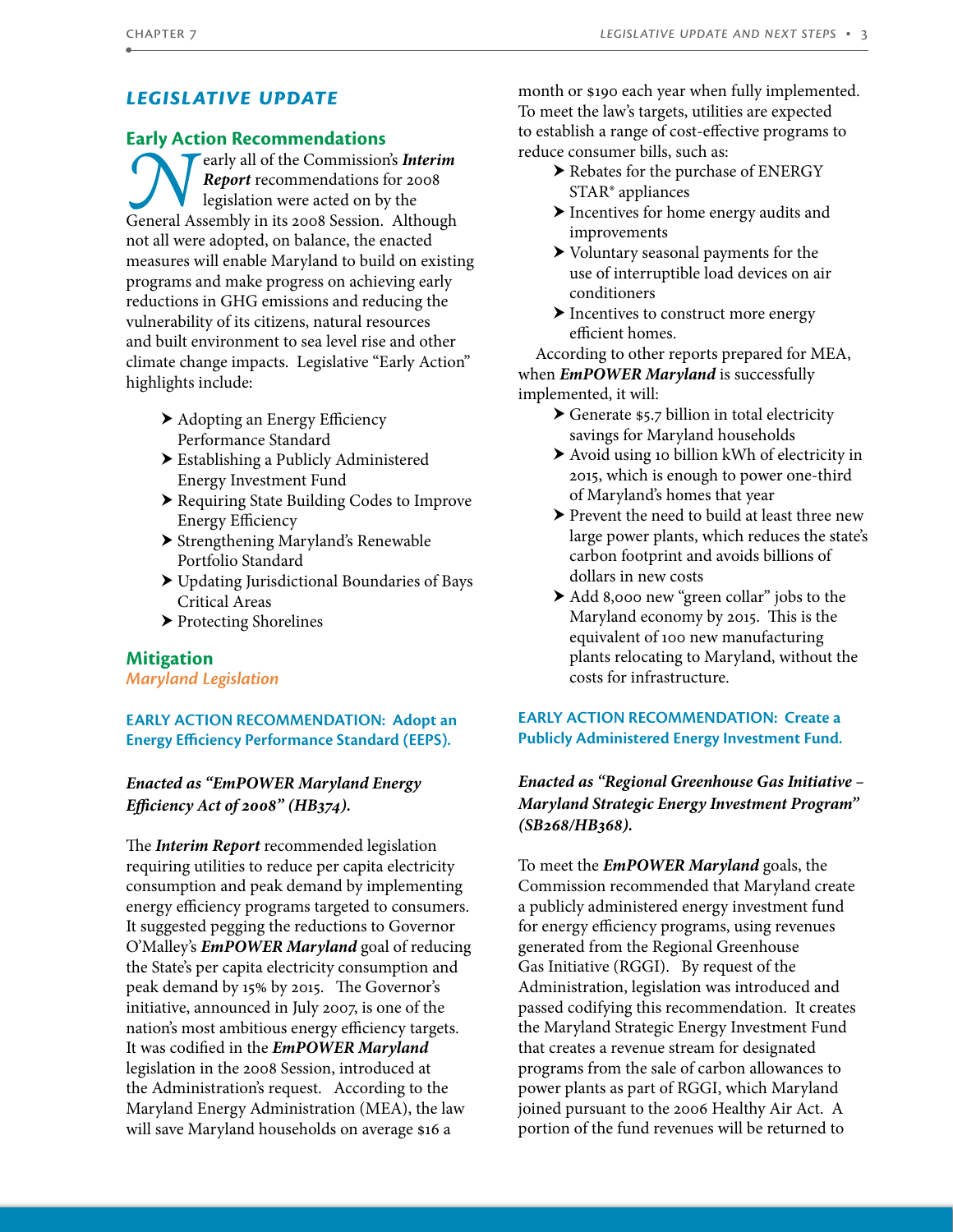ratepayers to offset their utility bills.

The fund will allow MEA to provide services to traditionally underserved markets, such as providing window air conditioner and refrigerator exchange programs to low-income residents and providing below-market financing to encourage energy efficiency investments by homeowners and small businesses.

This fund also allows Maryland to take control of its energy future by investing in energy efficiency and conservation programs, promoting renewable energy, stimulating Maryland's emerging clean energy industry and sponsoring other programs to reduce climate change impacts in Maryland.

## **EARLY ACTION RECOMMENDATION: Amend State Building Codes to Improve Energy Efficiency.**

## *Enacted as "High Performance Buildings Act of 2008" (SB208).*

This Administration bill, as passed, requires all new and significantly renovated State buildings over 7,500 square feet, and all new public schools that receive state construction funds, to meet the LEED Silver green building standard. While not going as far as the Commission's early action recommendation to amend building codes statewide to incorporate green building design and energy efficiency performance standards, the legislation aligns with the recommendation in the Commission's Policy Option RCI-4, "Government Lead by Example", that new and renovated State buildings be LEED certified. (RCI-4 is described and analyzed in detail in Chapter 4 and Appendix D-3 of this *Climate Action Plan*.)

#### **EARLY ACTION RECOMMENDATION: Strengthen Maryland's Renewable Portfolio Standard (RPS).**

## *Enacted as "Renewable Portfolio Standard Percentage Requirements – Acceleration" (SB209/ HB375 )*

This legislation increases Maryland's renewable portfolio standard (RPS) percentage requirements and the fee charged to electric suppliers for shortfalls beginning in 2011. Introduced as Administration bills, the legislation closely tracks the *Interim Report* recommendation. Its features include the following:

- ▶ Increases the RPS requirement to 20% by 2022, including a 2% level for solar.
- $\blacktriangleright$  Limits the geographic scope to generation resources located within the PJM region to promote generation on Maryland's grid, or adjacent the PJM region if the electricity supplied is going to the PJM.
- $\blacktriangleright$  Increases the Alternative Compliance Payment (penalty for failure to comply) to ensure that the RPS will be effective.

A related bill, *"Renewable Energy Portfolio Standard – Tier 1 Renewable Source – Poultry Litter" (SB348/HB1166)* (passed), encourages the use of poultry litter as a source of energy by making it a Tier 1 renewable source within the RPS.

**EARLY ACTION RECOMMENDATION: Adopt Legislation Requiring Maryland to Develop and Implement Programs to Reduce GHG Emissions 25% by 2020 and 50% by 2050.** 

## *Introduced but not adopted: "Global Warming Solutions – Reductions in Greenhouse Gases" (SB309 and HB712)*

The Global Warming Solutions (GWS) bill was introduced by Senator Paul Pinsky and Delegate Kumar Barve (both Commission members) as lead co-sponsors and was supported by the Administration. The General Assembly concluded its 2008 session without taking final action on the bill.

If adopted, the GWS bill would have legislated a core recommendation of the *Interim Report* establishing a mandatory goal of reducing the State's GHG emissions 25 per cent below 2006 levels by 2020, using a suite of regulatory programs.

As amended, the GWS bill also called for Maryland to establish a goal to reduce GHG emissions in Maryland by 90% below 2006 levels by 2050, with four-year updates including a summary of the state of the science. The Commission's recommended non-regulatory reduction targets of 10% below 2006 levels by 2012 and 15% below 2006 levels by 2015 were included as early action benchmarks.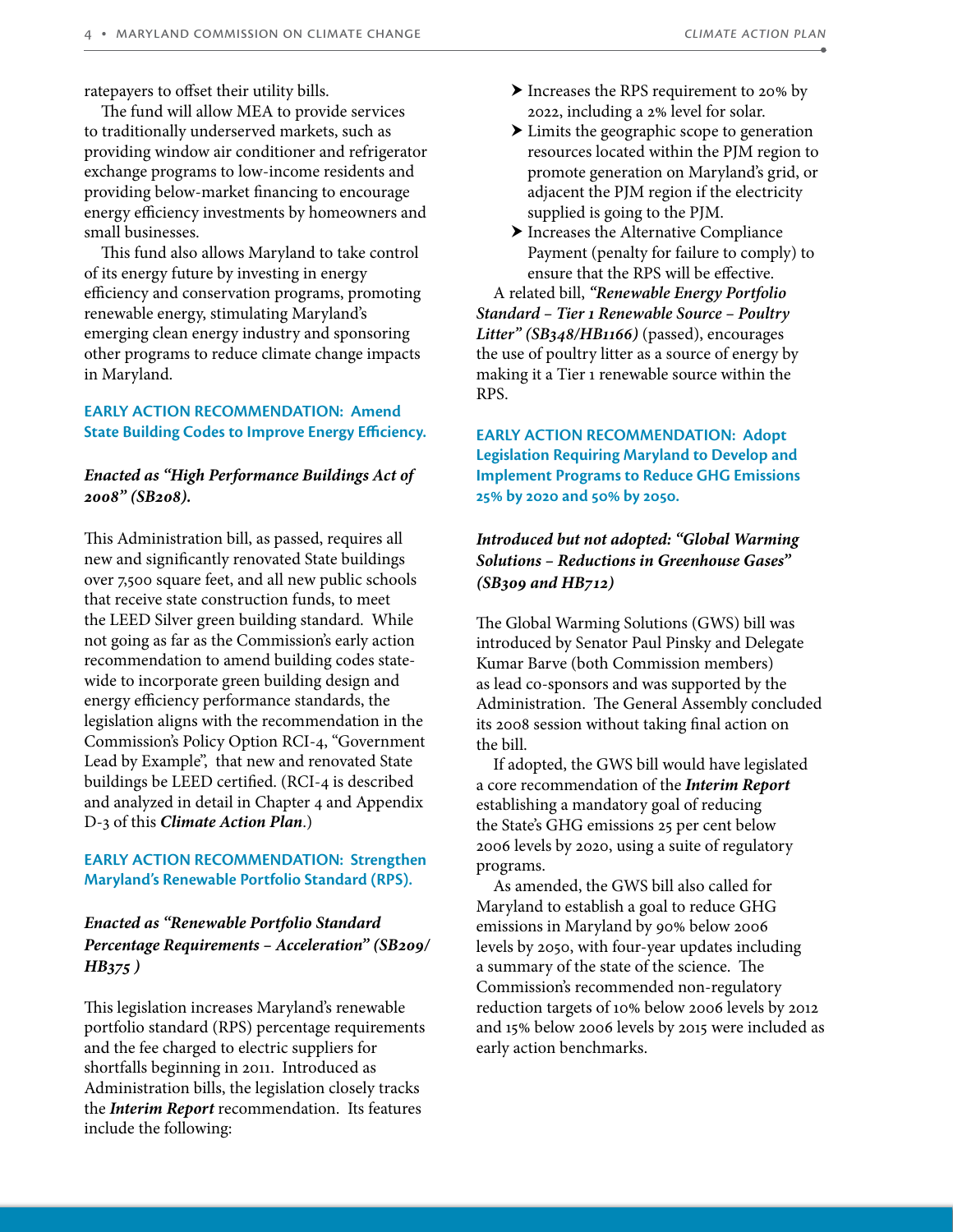Also included in the GWS bill were Commission recommendations for offset allowances, including carbon sequestration projects, and credit for voluntary early reductions. The bill's requirements for a statewide GHG inventory and emissions monitoring and reporting by sources also tracked the *Interim Report* recommendations.

#### *Federal Legislation*

#### **EARLY ACTION RECOMMENDATION: Increase Lighting Efficiency Standards.**

## *Enacted as part of Federal "Energy Independence and Security Act" (EISA) (P.L. 110-140, H.R. 6).*

This legislation, which Congress passed in December 2007, includes improved standards for appliances and lighting. Light bulbs sold in and after 2012 will be required to be 25 per cent more efficient. The sale of most incandescent light bulbs will be banned. Exempt from this ban are various specialty bulbs, including appliance bulbs, colored lights, and 3-way bulbs.

## **Adaptation**

#### **EARLY ACTION RECOMMENDATION: Update Jurisdictional Boundaries of Chesapeake and Atlantic Coastal Bays Critical Areas**

## *Enacted as "Chesapeake and Atlantic Coastal Bays Critical Area Protection Program" (HB1253/ SB844).*

The *Interim Report* highlighted the need for legislative action to:

- h protect and restore Maryland's natural shoreline and its resources (e.g., tidal wetlands and marshes, vegetated buffers, Bay islands) that inherently shield Maryland's shoreline from the impacts of sea level rise and coastal storm events; and
- $\triangleright$  promote programs and policies that reduce the impacts of sea level rise to future growth and development in areas vulnerable to sea level rise and its ensuing coastal hazards.

While the State's existing Chesapeake and Atlantic Coastal Bays Critical Area Protection Program has fostered more sensitive development activities along Maryland's shorelines since 1984, the *Interim Report* acknowledged the need to modify several components of the Program, including updating the Critical Area boundary. The current boundary is based on 1972 State wetlands maps that no longer reflect the location of the shoreline due to shoreline changes, erosion, sea level rise and inherent inaccuracy of the original maps.

By request of the Administration, legislation was introduced and passed that called for the State to create new Critical Area maps for each local jurisdiction. The new maps will be based on the Statewide Base Map (iMAP) using aerial imagery obtained in 2007 and 2008. In addition, the State is now required to establish a process and standards for future map and boundary updates to accommodate future changes in shoreline conditions and sea level rise.

As part of this enacted legislation, the General Assembly also instituted a variety of changes that should ultimately help Maryland protect its shoreline and natural resources and reduce the impacts of sea level rise and coastal flooding in areas of future growth and development.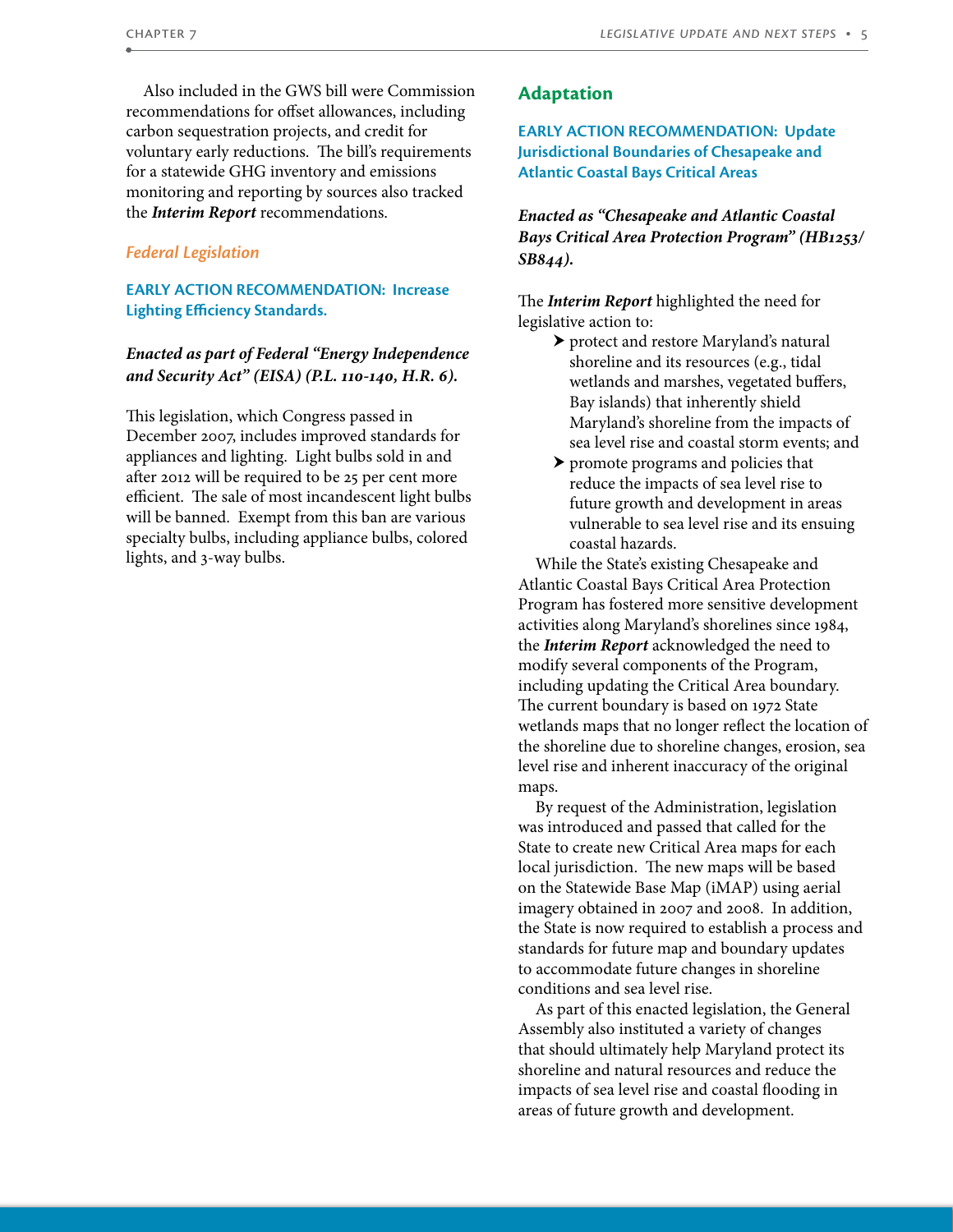In general, the changes:

- $\triangleright$  provide greater authority to the Critical Area Commission;
- $\blacktriangleright$  update the basic components of the program;
- $\blacktriangleright$  enhance buffer and water quality protection;
- $\triangleright$  coordinate new development more closely with growth management policies and other environmental protection/planning processes; and
- $\blacktriangleright$  strengthen enforcement and variance provisions.

#### **EARLY ACTION RECOMMENDATION: Develop a Unified Approach to Shoreline Management.**

## *Enacted as "Living Shoreline Protection Act" (HB973).*

The Commission's *Interim Report* included a recommendation that the State develop a unified approach to shoreline management by pursuing several executive, legislative, and programmatic actions. One key objective of these actions is to ensure that the most suitable method of shore protection is used to protect property from erosion while also protecting, restoring or enhancing natural shoreline habitat.

The Living Shoreline Protection Act of 2008 requires improvements to protect a person's property against erosion shall consist of nonstructural shoreline stabilizations measures (i.e., living shorelines) except where the person can demonstrate that such measures are not feasible. The Act also requires MDE, in consultation with the Department of Natural Resources (DNR), to adopt regulations to implement specific provisions.

"Living shorelines" are shoreline management practices that provide erosion control benefits by protecting, restoring or enhancing natural shoreline habitat. Through the strategic placement of plants, stone, sand fill and other structural and organic materials, these approaches help maintain important coastal processes occurring on natural shorelines, especially the physical, hydrologic, and biological connections between upland, wetland, and aquatic zones.

## **Other Legislation**

#### *Maryland*

The General Assembly passed several other bills that will yield GHG reductions and will improve Maryland's ability to adapt and respond to climate change impacts. Although not recommended as Early Action items, they are highlighted here and their alignment with policy options recommended in this *Climate Action Plan* is noted. The policy options are described and analyzed in detail in Chapters 4 and 5 and Appendices D and E of this *Plan*.

## *"Solar and Geothermal Tax Incentive and Grant Program" (SB207/HB377)*

This Administration bill passed, increasing grant awards and tax incentives for both solar and geothermal systems. It addresses shortcomings in Maryland's existing solar/geothermal grant and tax incentive program administered by the Maryland Energy Administration (MEA).

Maryland's tax system has imposed a significant barrier to residents who want to invest in clean energy systems for their homes. The sales tax on solar systems alone would cancel much of the State grant used to encourage Marylanders to invest in solar power. In addition, the current grants provided by MEA for solar energy and geothermal heating have proved to be too low to induce significant household participation. By increasing grants and tax incentives, the new legislation will increase investments in clean energy, increase supply, and promote energy security through distributed (as opposed to centralized) generation. The legislation provides the following:

- $\triangleright$  For solar (photovoltaic) energy systems, increases the grant to \$2,500 per kilowatt installed with a cap of \$10,000.
- $\blacktriangleright$  For solar water heaters, increases the grant to \$3000 or 30% of system cost.
- $\blacktriangleright$  For geothermal heating systems, increases the grant up to \$1,000 per ton with a cap of \$3,000 for residential customers and \$10,000 for non-residential systems.
- $\blacktriangleright$  Exempts all solar and geothermal systems from state sales tax and local property tax valuation.

The legislation aligns with the Commission's Policy Option ES-5, "Clean Distributed Generation", which includes a recommendation for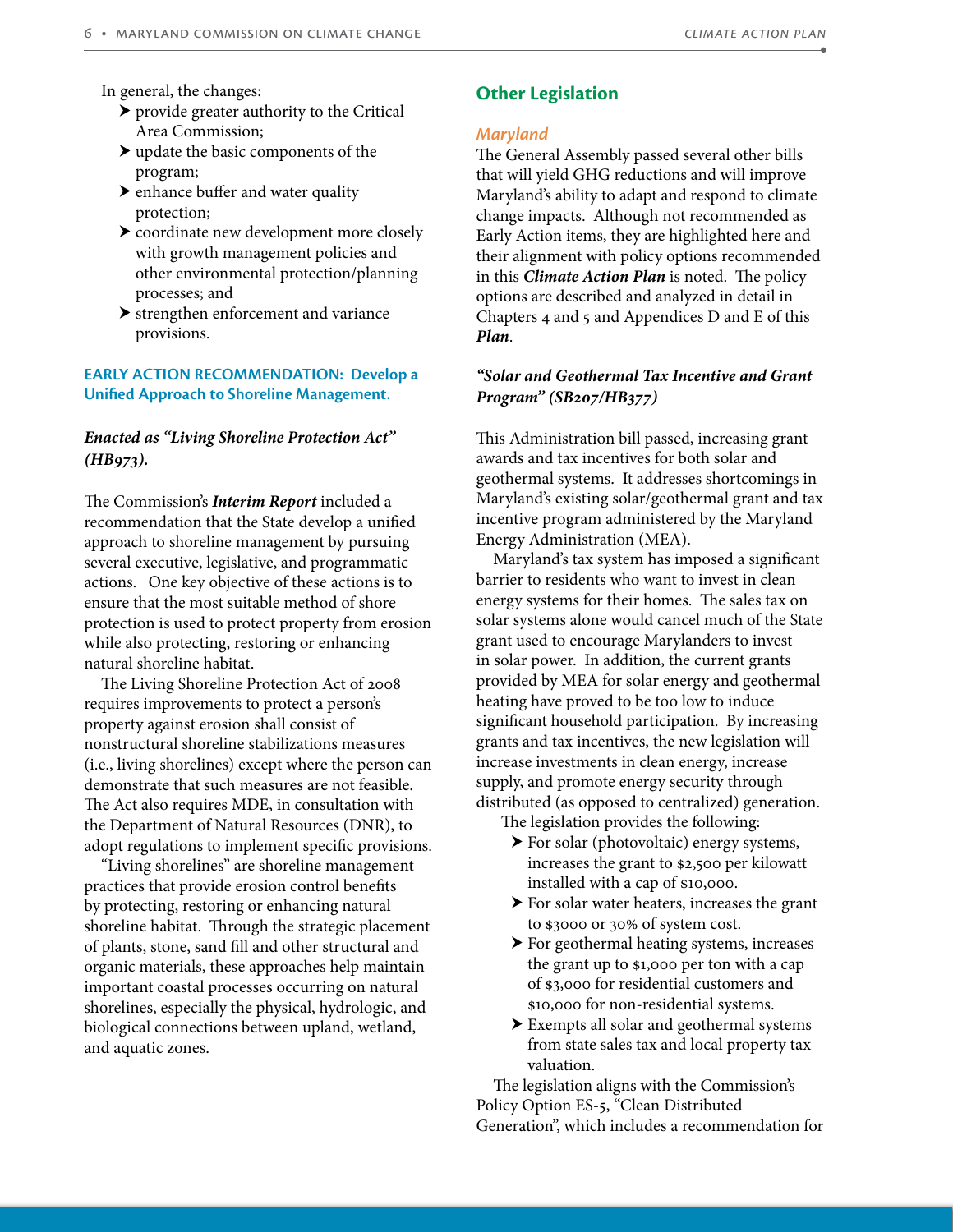subsidies and tax credits to buyers of distributed renewable energy technologies.

## *"Maryland Transit Administration – Transit–Oriented Development" (HB373/SB204)*

This legislation explicitly supports and promotes transit–oriented development throughout the state as being in the interest of the citizens of the state and as a critical element of a high functioning transportation system and efficient energy use.

This legislation aligns with Policy Option TLU-2, "Integrated Planning for Land Use and Location Efficiencies", which includes a recommendation to adopt State planning process reforms that encourage more compact and transit-oriented development.

Transit-oriented development" means a mix of private or public facilities – such as parking facilities, commercial and residential structures, that are part of a deliberate development plan or strategy involving property that is located within one-half mile of the passenger boarding and alighting location of a planned or existing transit station. This type of development is designed to maximize the use of transit, walking, and bicycling by residents and employees of the TOD area, and is formally designated as a TOD area by the Secretary of Transportation in consultation with other State agencies and the local government or multi-county-agency with land use and planning responsibility for the relevant area.

#### *"Maryland Clean Energy Center" (HB1337)*

This legislation will promote and assist the development of clean energy jobs and industry in the State and establishes the Maryland Clean Energy Technology Incubator Program. Working in coordination with MEA, the Center (MCEC) will lead a collaborative effort of all of Maryland's existing resources to: (1) advocate and promote clean energy industries and green jobs in Maryland; and (2) drive development of the State's energy efficiency and renewable energy resources. MCEC will also help identify funding sources and tie together industry, universities, research and State agencies around these goals.

This legislation aligns with:

Policy Option ES-2, "Technology Focused Initiatives for Electricity Supply" which

recommends State funding and incentives for clean energy technology R&D.

Policy Option CC-9, "Promote Economic Development Opportunities Associated with Reducing GHG Emissions in Maryland", which supports continued funding for MCEC and calls for the State to work with public and private entities to identify, promote, and finance opportunities for economic development of green industries, green collar jobs and energy efficiency.

#### *"The Jane E. Lawton Loan Program" (SB885/HB1301)*

This legislation consolidates the existing Community Energy Loan Program and Energy Efficiency and Economic Development Loan Program into the Jane E. Lawton Loan Program to provide financial assistance in the form of low interest loans to nonprofit organizations, local jurisdictions, and eligible businesses for projects to conserve energy, reduce consumption of fossil fuels and improve energy efficiency.

This legislation aligns with Policy Option RCI-3, "Low-cost Loans for Energy Efficiency", which recommends the creation of revolving low-interest loan fund(s) to improve the energy efficiency of buildings. The policy is designed to include small businesses in its initial target group and later expand to larger businesses and the industrial sector.

## *"Omnibus Coastal Property Insurance Reform Act" (HB1353)*

Insurance is a central, cross-cutting element to an overall climate change adaptation strategy. The insurance industry faces sea level rise, coastal erosion, and increased likelihood of severe storms, including hurricanes. It is clear that climate change is likely to have widespread impacts on the insurance industry, and is also likely to have significant impacts on the financial condition of insurers and reinsurers, the ability to pay future claims, and hence on the availability and affordability of insurance to Maryland's citizens and businesses.

The Omnibus Coastal Property Insurance Reform Act was a direct result of the Legislative Task Force created by HB 1442 during the 2007 legislative session. Several new sections were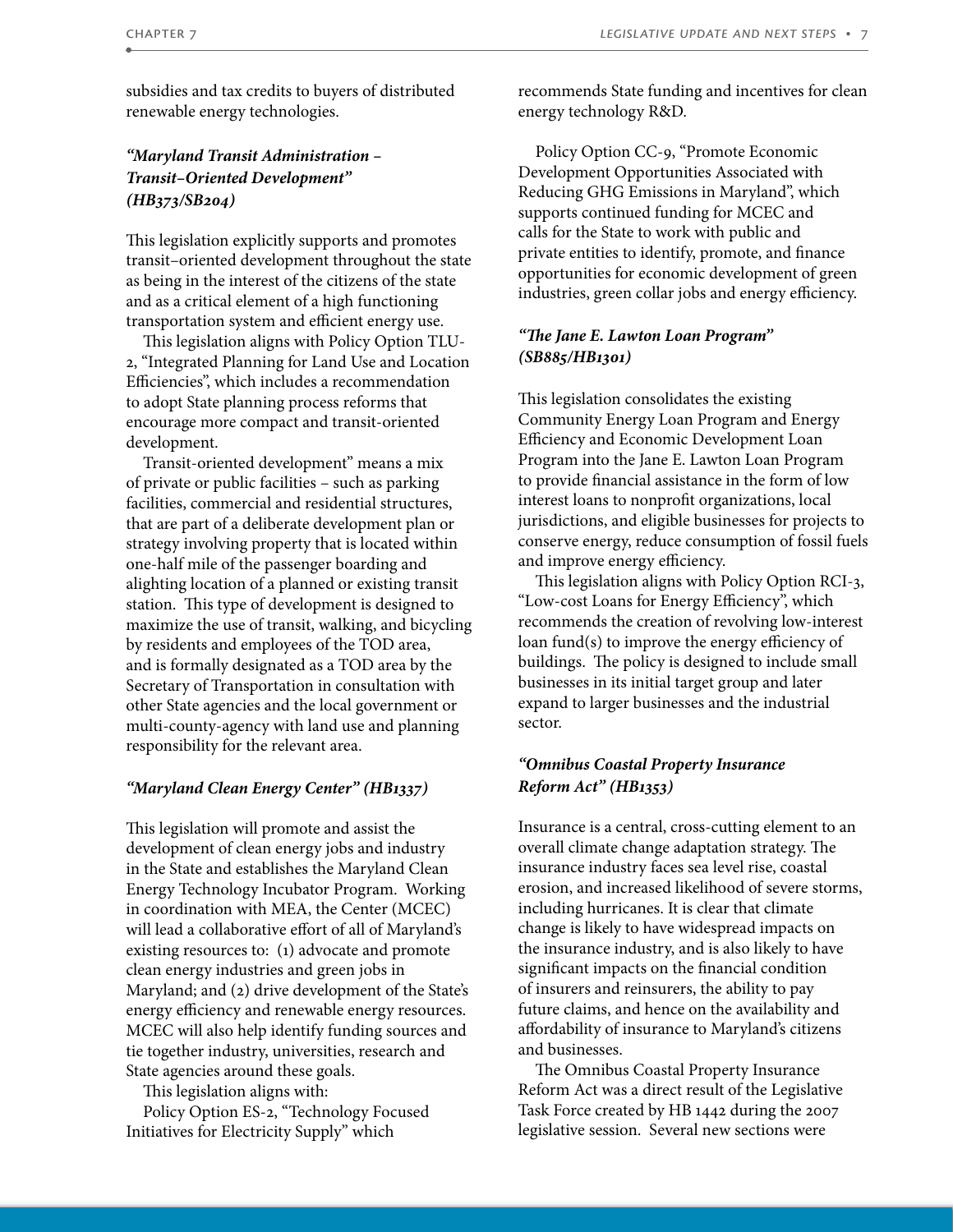added to the Insurance Article. These sections:

- $\triangleright$  Prohibit an insurance carrier that writes homeowners' insurance policies in Maryland to have a "Hurricane or Storm" deductible in an amount greater than 5% of Coverage A (or 5% of the dollar limit on the dwelling) absent the Insurance Commissioner's prior approval.
- $\blacktriangleright$  Require insurance companies to provide discounts to homeowners who take steps to harden their homes against storm related losses. Any mitigation efforts undertaken by the homeowner that will reduce the amount of damage or loss following a storm will result in a credit towards the homeowner's insurance premium.
- $\blacktriangleright$  Address the growing use of catastrophe modeling by insurers by requiring some disclosure about the model.
- $\blacktriangleright$  Require the Maryland Department of Housing and Community Development to review the current statewide building codes and to develop enhanced building codes for the coastal areas of the State that will promote disaster-resistant construction.

This legislation should help protect Maryland homeowners and encourage them to undertake mitigation to protect their homes from storm related damages. This legislation complements the other Commission recommendations that address building code revisions, integrated planning, and modeling potential impacts by taking a proactive approach to reducing risk, avoiding future costs, and helping the state to maintain insurability of investments.

#### *Federal*

## *"Reconciliation Omnibus Act" (H.R. 2764).*

As part of its omnibus spending bill for FY2008, Congress appropriated funds to the Environmental Protection Agency (EPA) to adopt rules requiring the mandatory reporting of GHGs in all sectors of the U.S. economy. The stated purpose is to provide data that will inform and support development of national climate policy. The mandate covers all six GHGs and both upstream and downstream sources. Upstream sources include fuel and chemical producers and importers (e.g., oil refineries, natural gas processors, HFC producers). Downstream sources include GHG emitters such as power plants, iron and steel plants and cement manufacturers. EPA will establish reporting threshold levels. It is directed to publish draft rules by September 2008 and adopt final regulations by June 2009. It will build on the work of existing mandatory and voluntary GHG registries such as The Climate Registry, of which MDE is a founding member.

This federal mandate aligns with Policy Option CC-2, "Reporting and Registry", which recommends the establishment of a GHG emissions reporting system and registry for Maryland sources.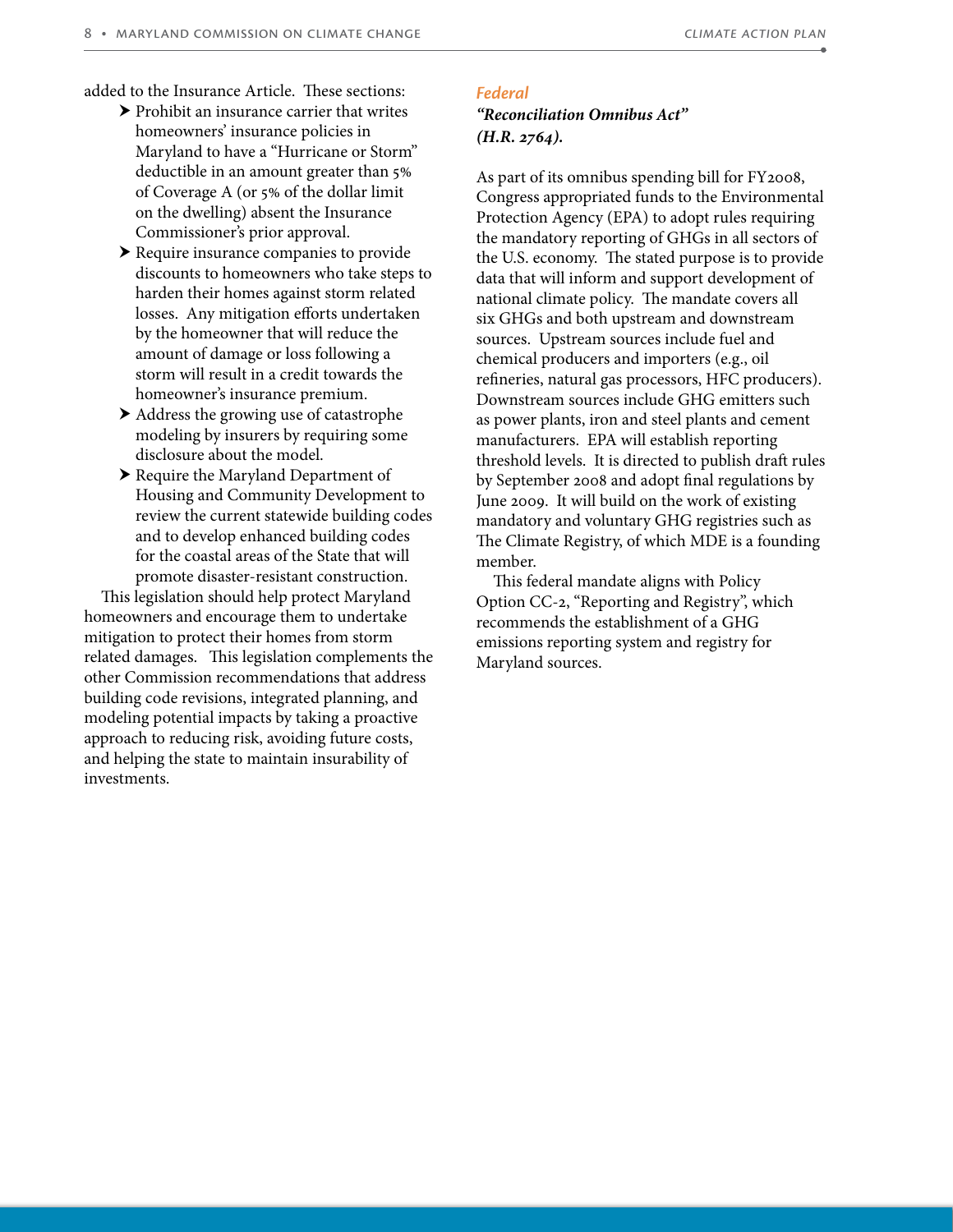## *Next Steps*

**The Climate Action Plan** is a planning document. With its completion, the work of implementing the Commission's recommended mitigation and adaptation strategies document. With its completion, the work of implementing the Commission's now begins. The Executive Order that established the Commission does not have a sunset provision; it calls for an annual report to the Governor and General Assembly every November.

"H. Reporting. The Commission shall report to the Governor and General Assembly on or before November 1 of each year including November 1, 2007 on the *Plan of Action*, including an update on development of the *Plan of Action*, implementation timetables and benchmarks, and preliminary recommendations, including draft legislation, if any, for consideration by the General Assembly."

Executive Order 01.01.2007.07, Commission on Climate Change.

Thus, the Commission will continue to operate, re-orienting its work toward implementing the *Plan*.

## **Create Institutional Capacity**

The first and fundamental task is to build the institutional capacity within State government to address climate change comprehensively and systematically (Policy Option CC-7). Sustained progress toward the Commission's 2020 and 2050 GHG reduction goals and adaptation objectives depends on this continuity of structure and commitment.

The Commission agrees that institutional capacity changes will be needed to implement this *Plan*. The following are options Maryland's government needs to consider and implement to ensure the goals established by the Commission are met:

- 1. Adopt the Commission's recommended 2020 and 2050 GHG reduction goals and 2012/ 2015 interim targets as Maryland's goals (Policy CC-3).
- 2. Create an Office of Climate Change within the Governor's office to oversee and coordinate *Plan* implementation across all executive departments and agencies of State

government.

- 3. Prepare and issue a statewide Inventory and Forecast of GHG emissions in 2009 and periodically update it (Policy CC-1).
- 4. Establish a system for mandatory GHG emission reporting to MDE, starting with large stationary sources in Maryland and expanding to other sources, to dovetail with regulations to be issued by the U.S. Environmental Protection Agency in 2008-09 for mandatory reporting. Start implementation by amending COMAR 26.11.01.05. –1 or 26.11.02.19D. to expressly require reporting of GHG emissions by sources required to report other criteria air pollutants. (Policy CC-2).
- 5. Establish a statewide Registry to enable emitting sources to record GHG reductions as a foundation for building inventories and forecasts and for establishing "banking" credits for trading programs and offsets (Policy CC-3).
- 6. Adopt and broadly disseminate a policy ensuring that State credit will be given to emitting sources that take early actions to reduce their GHG emissions. Begin the process for quantifying these credits through RFPs for banking and offsets protocol, 3rd party certification of offsets, accreditation of certifiers, grandfathering cutoff dates, and related issues.
- 7. Adopt a policy that credits already registered in The Climate Registry or other credentialed registry with high integrity will be given credit under Maryland GHG control programs, to the extent not preempted by existing or future federal law.
- 8. Government Lead by Example: implement the GHG reduction measures by State agencies as recommended in Policies CC-4 and RCI-4 and as directed in existing executive orders.
- 9. Require State agencies and other large capital project sponsors to perform a Climate Impact Assessment under an approved State protocol prior to undertaking new capital projects, including build / no-build analysis and examination of alternatives with lower GHG emissions impacts, and assessment of the project's impact on adaptation issues. (This recommendation builds on Policy TLU-11).
- 10. Create a statewide Education/Outreach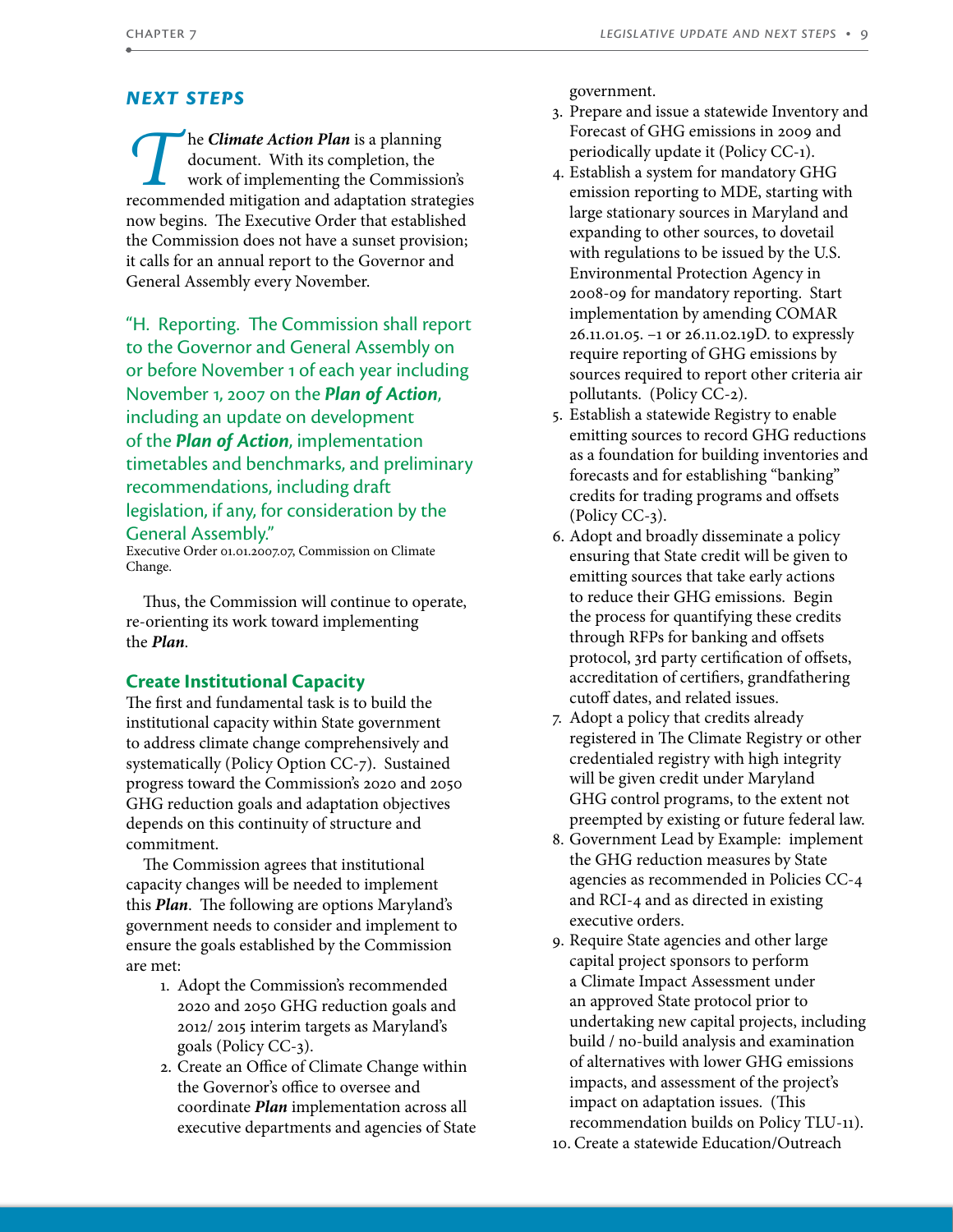program that incorporates the elements of Policy CC-5 and ARWG Common Option - Public Awareness, Outreach, Training & Capacity Building, building on the groundwork laid by the Commission's newly formed Education and Outreach work group.

- 11.Establish a framework for future work by the Commission, including annual Fall *Climate Action Plan* updates, and the formation of work groups recommended in the *Plan* or otherwise advisable.
- 12. Direct Maryland's State agencies to work together to "lead by example" by demonstrating and implementing sound climate change and sea level rise adaptation and response measures on state lands and through the allocation of state fiscal resources.
- 13.Adaptation-Stat: Develop and implement a system of performance measures to track Maryland's success at reducing its vulnerability to climate change and sea level rise.

#### **Develop Agencies' Implementation Plans**

Although implementation of some of the Commission's policy options is already underway, a number of them will require more analysis and refinement by State agencies and other appropriate entities before implementation can occur. The Commission recommends that this additional work begin immediately. Each of the MWG's forty-two policy summaries in Chapter 4 and the ARWG's nineteen policy summaries in Chapter 5 identifies the lead agency for implementing that policy. Program development will in many cases require cooperative effort from supporting agencies. Working with these agencies, the lead agencies will in the months ahead develop a more detailed implementation plan for each policy recommendation, and will present them to the Commission for its consideration in its Spring 2009 meeting. Many of the strategies involve the creation of a work group, task force or other stakeholder process. The lead implementing agency shall be responsible for establishing any such groups as part of the implementation plan.

Each implementing agency will provide a status report, timeline and overview of the implementation plan at the Commission's November 2008 and Spring 2009 meetings.

## **Develop Future Adaptation Strategy**

The Commission should continue to evaluate adaptation strategies to reduce climate change vulnerability among affected sectors. The sectorbased impact and issue assessments provided by the Scientific and Technical Working Group (STWG) in Chapter 2 will serve as a useful basis for evaluation of adaptation strategies appropriate for Maryland in the areas of human health, water resources, forest management, and the restoration of the Chesapeake and Maryland Coastal Bays.

Phase II of the *Comprehensive Strategy to Reduce Maryland's Vulnerability to Climate Change* should be initiated within one year. Sector-based working groups, comprised of a broad array of stakeholders and issue area experts, will be necessary to fulfill this task.

The ARWG and STWG Chairs will begin working immediately to develop a more detailed implementation plan for development of Phase II and will present the plan to the Commission for its consideration in its Spring 2009 meeting.